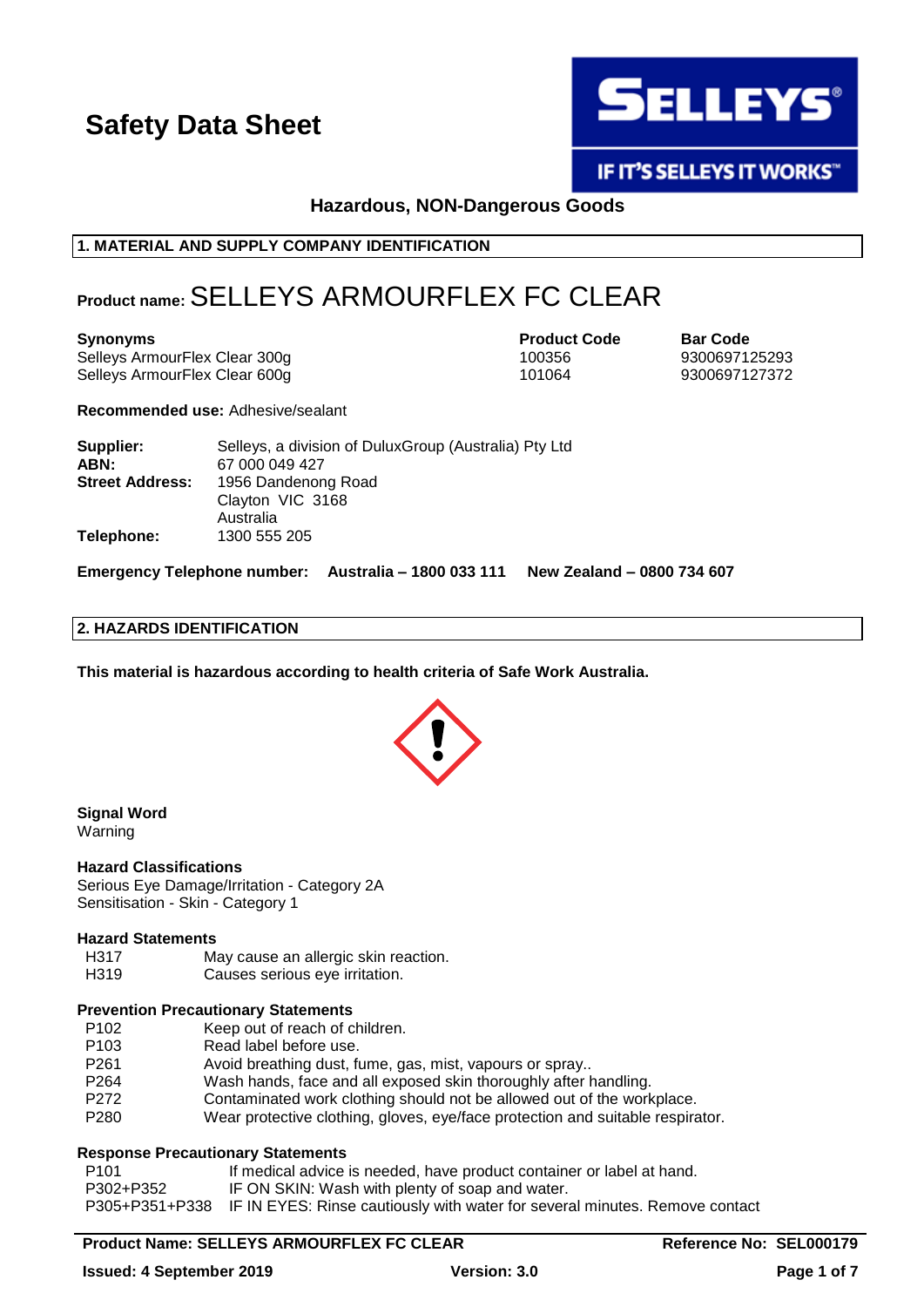

# **IF IT'S SELLEYS IT WORKS"**

|           | lenses, if present and easy to do. Continue rinsing.             |
|-----------|------------------------------------------------------------------|
| P333+P313 | If skin irritation or rash occurs: Get medical advice/attention. |
| P337+P313 | If eye irritation persists: Get medical advice/attention.        |
| P363      | Wash contaminated clothing before reuse.                         |

#### **Storage Precautionary Statement**

Not allocated

### **Disposal Precautionary Statement**

P501 Dispose of contents/container in accordance with local, regional, national and international regulations.

#### **Poison Schedule:** Not Applicable

#### **DANGEROUS GOOD CLASSIFICATION**

Not classified as Dangerous Goods by the criteria of the "Australian Code for the Transport of Dangerous Goods by Road & Rail" and the "New Zealand NZS5433: Transport of Dangerous Goods on Land".

| 3. COMPOSITION INFORMATION                                                                                                                                                                                            |             |                   |
|-----------------------------------------------------------------------------------------------------------------------------------------------------------------------------------------------------------------------|-------------|-------------------|
| <b>CHEMICAL ENTITY</b>                                                                                                                                                                                                | CAS NO      | <b>PROPORTION</b> |
| 1-Propanamine, 3-(trimethoxysilyl)-                                                                                                                                                                                   | 13822-56-5  | $1-10 \%$ (w/w)   |
| Decanedioic acid, bis(1,2,2,6,6-pentamethyl-4-piperidinyl) ester                                                                                                                                                      | 41556-26-7  | $<$ 1 % (w/w)     |
| Poly(oxy-1,2-ethanediyl), .alpha.-[3-[3-(2H-benzotriazol-2-yl)-5-(1,1-<br>dimethylethyl)-4-hydroxyphenyl]-1-oxopropyl]-.omega.-hydroxy-                                                                               | 104810-48-2 | $<$ 0.5 % (w/w)   |
| Poly(oxy-1,2-ethanediyl), .alpha.-[3-[3-(2H-benzotriazol-2-yl)-5-(1,1-<br>dimethylethyl)-4-hydroxyphenyl]-1-oxopropyl]-.omega.-[3-[3-(2H-<br>benzotriazol-2-yl)-5-(1,1-dimethylethyl)-4-hydroxyphenyl]-1-oxopropoxy]- | 104810-47-1 | $<$ 0.5 % (w/w)   |
| Ingredients determined to be Non-Hazardous                                                                                                                                                                            |             | <b>Balance</b>    |
|                                                                                                                                                                                                                       |             | 100%              |

# **4. FIRST AID MEASURES**

If poisoning occurs, contact a doctor or Poisons Information Centre (Phone Australia 131 126, New Zealand 0800 764 766).

**Inhalation:** Remove victim from exposure - avoid becoming a casualty. Remove contaminated clothing and loosen remaining clothing. Allow patient to assume most comfortable position and keep warm. Keep at rest until fully recovered. Seek medical advice if effects persist.

**Skin Contact:** Effects may be delayed. If skin or hair contact occurs, remove contaminated clothing and flush skin and hair with running water. If swelling, redness, blistering or irritation occurs seek medical assistance.

**Eye contact:** If in eyes, hold eyelids apart and flush the eyes continuously with running water. Continue flushing until advised to stop by the Poisons Information Centre or a Doctor; or for at least 15 minutes and transport to Doctor or Hospital.

**Ingestion:** Rinse mouth with water. If swallowed, do NOT induce vomiting. Give a glass of water to drink. Never give anything by the mouth to an unconscious patient. If vomiting occurs give further water. Seek medical advice.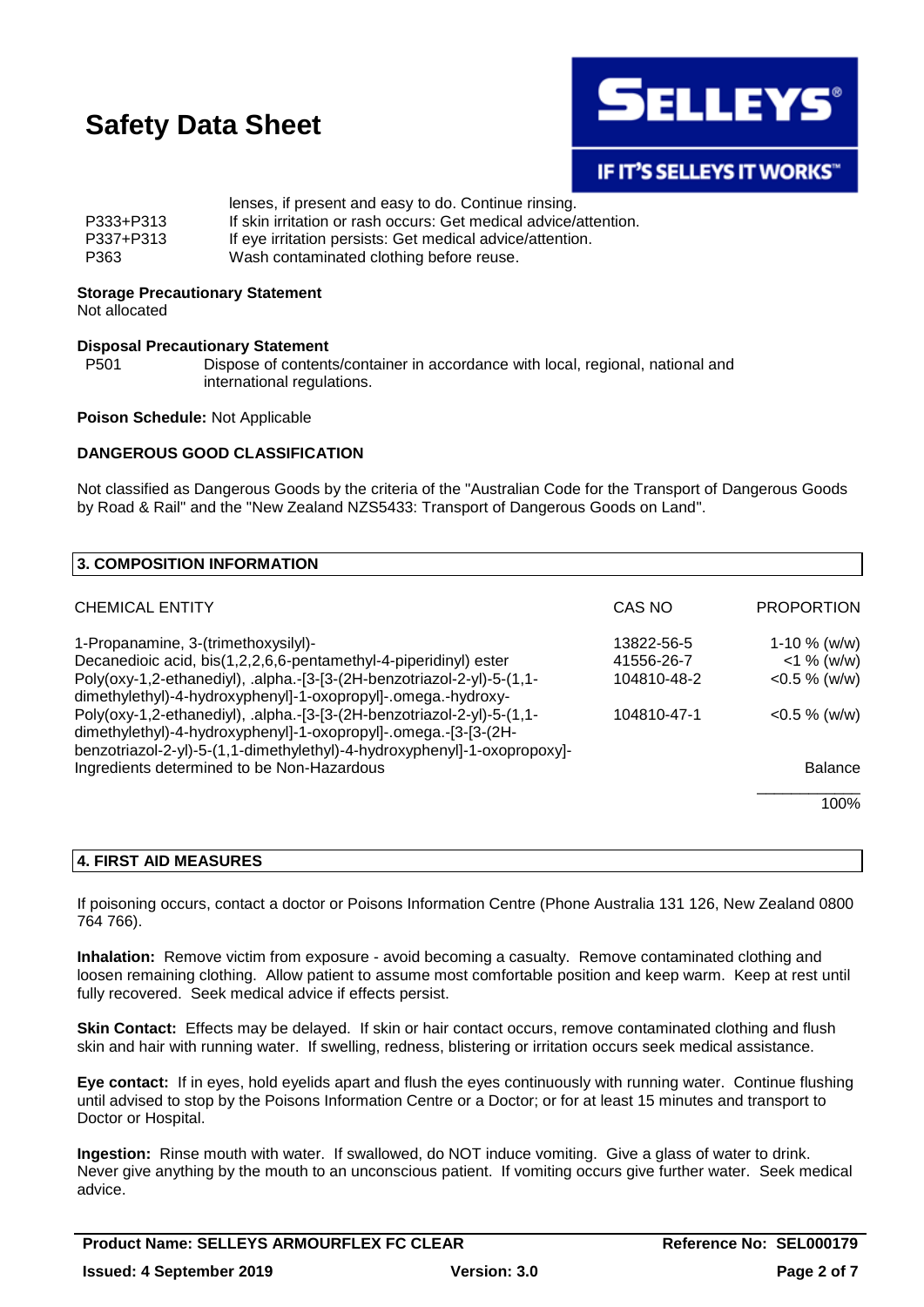

IF IT'S SELLEYS IT WORKS"

**PPE for First Aiders:** Wear safety shoes, overalls, gloves, safety glasses. Available information suggests that gloves made from nitrile rubber should be suitable for intermittent contact. However, due to variations in glove construction and local conditions, the user should make a final assessment. Always wash hands before smoking, eating, drinking or using the toilet. Wash contaminated clothing and other protective equipment before storing or re-using.

**Notes to physician:** Treat symptomatically. Effects may be delayed.

# **5. FIRE FIGHTING MEASURES**

**Hazchem Code:** Not applicable.

**Suitable extinguishing media:** If material is involved in a fire use water fog (or if unavailable fine water spray), alcohol resistant foam, standard foam, dry agent (carbon dioxide, dry chemical powder).

**Specific hazards:** Combustible material.

**Fire fighting further advice:** On burning or decomposing may emit toxic fumes. Fire fighters to wear selfcontained breathing apparatus and suitable protective clothing if risk of exposure to vapour or products of combustion or decomposition.

# **6. ACCIDENTAL RELEASE MEASURES**

### **SMALL SPILLS**

Wear protective equipment to prevent skin and eve contamination. Avoid inhalation of vapours or dust. Wipe up with absorbent (clean rag or paper towels). Collect and seal in properly labelled containers or drums for disposal.

### **LARGE SPILLS**

Clear area of all unprotected personnel. Slippery when spilt. Avoid accidents, clean up immediately. Wear protective equipment to prevent skin and eye contamination and the inhalation of dust. Work up wind or increase ventilation. Cover with damp absorbent (inert material, sand or soil). Sweep or vacuum up, but avoid generating dust. Collect and seal in properly labelled containers or drums for disposal. If contamination of crops, sewers or waterways has occurred advise local emergency services.

### **Dangerous Goods - Initial Emergency Response Guide No:** Not applicable

# **7. HANDLING AND STORAGE**

**Handling:** Avoid eye contact and skin contact. Avoid inhalation of dust.

**Storage:** Store in a cool, dry, well-ventilated place and out of direct sunlight. Store away from foodstuffs. Store away from incompatible materials described in Section 10. Store away from sources of heat and/or ignition. Keep container standing upright. Keep containers closed when not in use - check regularly for spills.

# **8. EXPOSURE CONTROLS / PERSONAL PROTECTION**

**National occupational exposure limits:** No value assigned for this specific material by Safe Work Australia.

**Biological Limit Values:** As per the "National Model Regulations for the Control of Workplace Hazardous Substances (Safe Work Australia)" the ingredients in this material do not have a Biological Limit Allocated.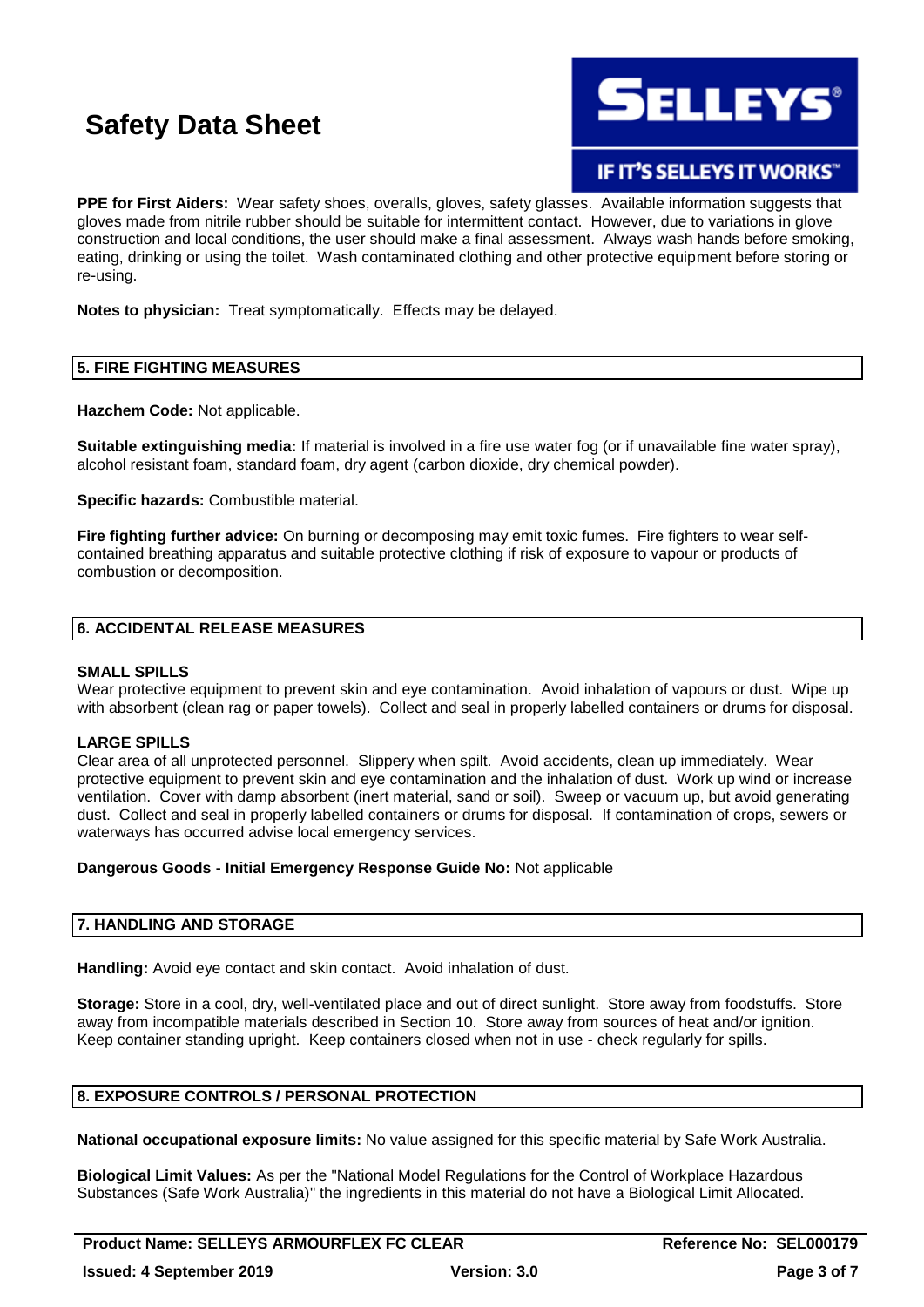

### **Engineering Measures:** Natural ventilation should be adequate under normal use conditions.

#### **Personal Protection Equipment:** SAFETY SHOES, OVERALLS, GLOVES, SAFETY GLASSES.

Wear safety shoes, overalls, gloves, safety glasses. Available information suggests that gloves made from nitrile rubber should be suitable for intermittent contact. However, due to variations in glove construction and local conditions, the user should make a final assessment. Always wash hands before smoking, eating, drinking or using the toilet. Wash contaminated clothing and other protective equipment before storing or re-using.

**Hygiene measures:** Keep away from food, drink and animal feeding stuffs. When using do not eat, drink or smoke. Wash hands prior to eating, drinking or smoking. Avoid contact with clothing. Avoid eye contact and skin contact. Avoid inhalation of dust. Ensure that eyewash stations and safety showers are close to the workstation location.

#### **9. PHYSICAL AND CHEMICAL PROPERTIES**

| Form:   | Paste          |
|---------|----------------|
| Colour: | Clear          |
| Odour:  | Characteristic |

**Specific Gravity:** 1.04 **Relative Vapour Density (air=1):**  $>1$ <br>**Vapour Pressure (20 °C):** N Av **Vapour Pressure (20 °C): Flash Point (°C):** N App **Flammability Limits (%):** N App **Autoignition Temperature (°C):** N Av **Melting Point/Range (°C):** N Av **Boiling Point/Range (°C):** N Av **Decomposition Point (°C):** N Av **pH:** N App **Viscosity:**  $>21$  mm<sup>2</sup>/sec @ 40 °C **Total VOC (g/Litre):** N Av

**Solubility:** Insoluble in water. Soluble in organic solvents.

(Typical values only - consult specification sheet)  $N Av = Not available, N App = Not applicable$ 

#### **10. STABILITY AND REACTIVITY**

**Chemical stability:** This material is thermally stable when stored and used as directed.

**Conditions to avoid:** Elevated temperatures and sources of ignition.

**Incompatible materials:** Oxidising agents.

**Hazardous decomposition products:** Oxides of carbon and nitrogen, smoke and other toxic fumes.

**Hazardous reactions:** No known hazardous reactions.

#### **11. TOXICOLOGICAL INFORMATION**

No adverse health effects expected if the product is handled in accordance with this Safety Data Sheet and the product label. Symptoms or effects that may arise if the product is mishandled and overexposure occurs are: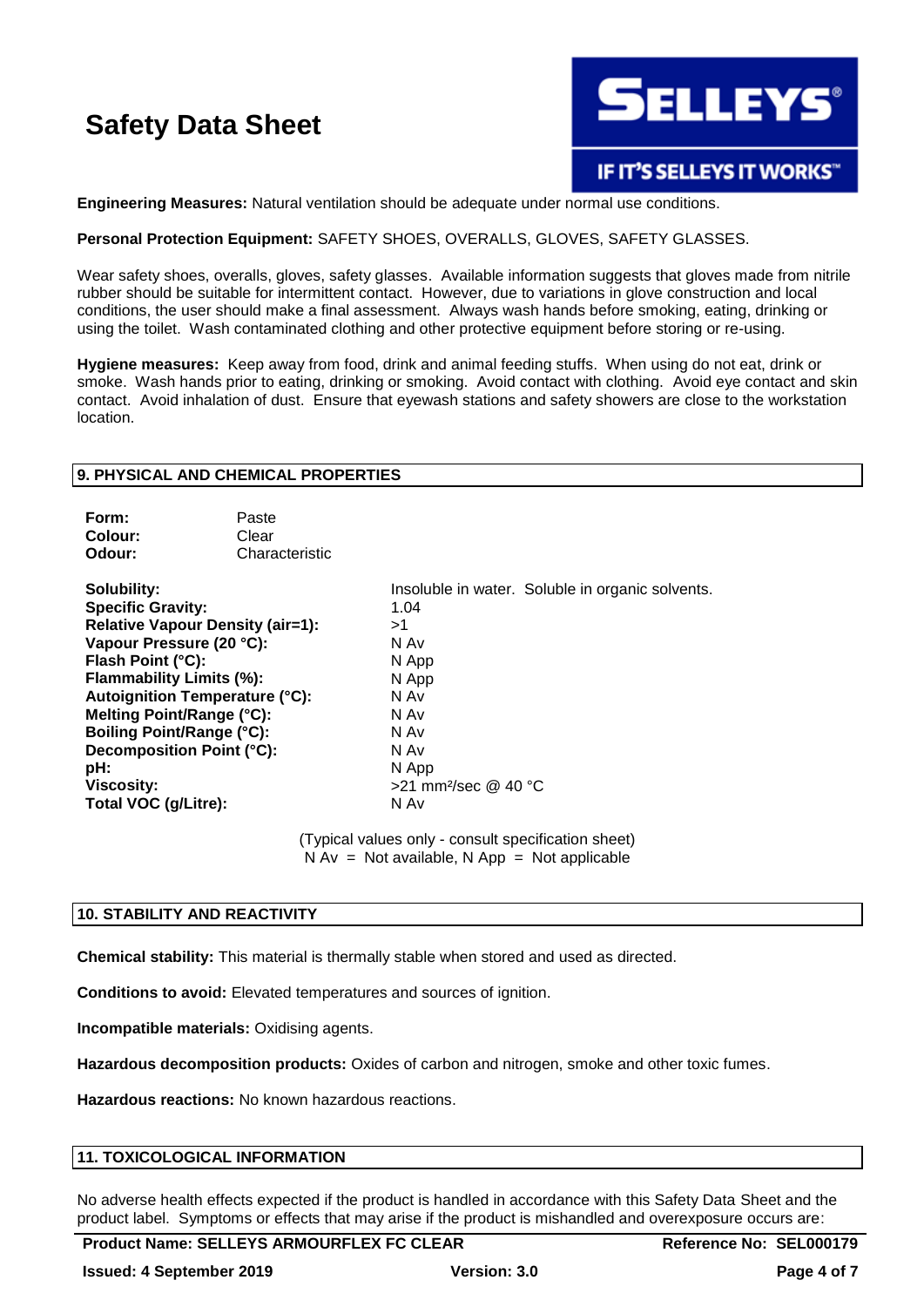

# **Acute Effects**

**Inhalation:** Material may be an irritant to mucous membranes and respiratory tract.

**Skin contact:** Contact with skin may result in irritation. A skin sensitiser. Repeated or prolonged skin contact may lead to allergic contact dermatitis.

**Ingestion:** Swallowing can result in nausea, vomiting and irritation of the gastrointestinal tract.

**Eye contact:** An eye irritant. Exposure to the dust may cause discomfort due to particulate nature. May cause physical irritation to the eyes.

#### **Acute toxicity**

**Inhalation:** This material has been classified as non-hazardous. Acute toxicity estimate (based on ingredients):  $LC50 > 5$  mg/L

**Skin contact:** This material has been classified as non-hazardous. Acute toxicity estimate (based on ingredients): >2,000 mg/Kg bw

**Ingestion:** This material has been classified as non-hazardous. Acute toxicity estimate (based on ingredients): >2,000 mg/Kg bw

**Corrosion/Irritancy:** Eye: this material has been classified as a Category 2A Hazard (reversible effects to eyes). Skin: this material has been classified as not corrosive or irritating to skin.

**Sensitisation:** Inhalation: this material has been classified as not a respiratory sensitiser. Skin: this material has been classified as a Category 1 Hazard (skin sensitiser).

**Aspiration hazard:** This material has been classified as non-hazardous.

**Specific target organ toxicity (single exposure):** This material has been classified as non-hazardous.

#### **Chronic Toxicity**

**Mutagenicity:** This material has been classified as non-hazardous.

**Carcinogenicity:** This material has been classified as non-hazardous.

**Reproductive toxicity (including via lactation):** This material has been classified as non-hazardous.

**Specific target organ toxicity (repeat exposure):** This material has been classified as non-hazardous.

# **12. ECOLOGICAL INFORMATION**

Avoid contaminating waterways.

**Acute aquatic hazard:** This material has been classified as non-hazardous. Acute toxicity estimate (based on ingredients): >100 mg/L

**Long-term aquatic hazard:** This material has been classified as non-hazardous. Non-rapidly or rapidly degradable substance for which there are adequate chronic toxicity data available OR in the absence of chronic toxicity data, Acute toxicity estimate (based on ingredients): >100 mg/L, where the substance is not rapidly degradable and/or BCF < 500 and/or  $log K<sub>ow</sub>$  < 4.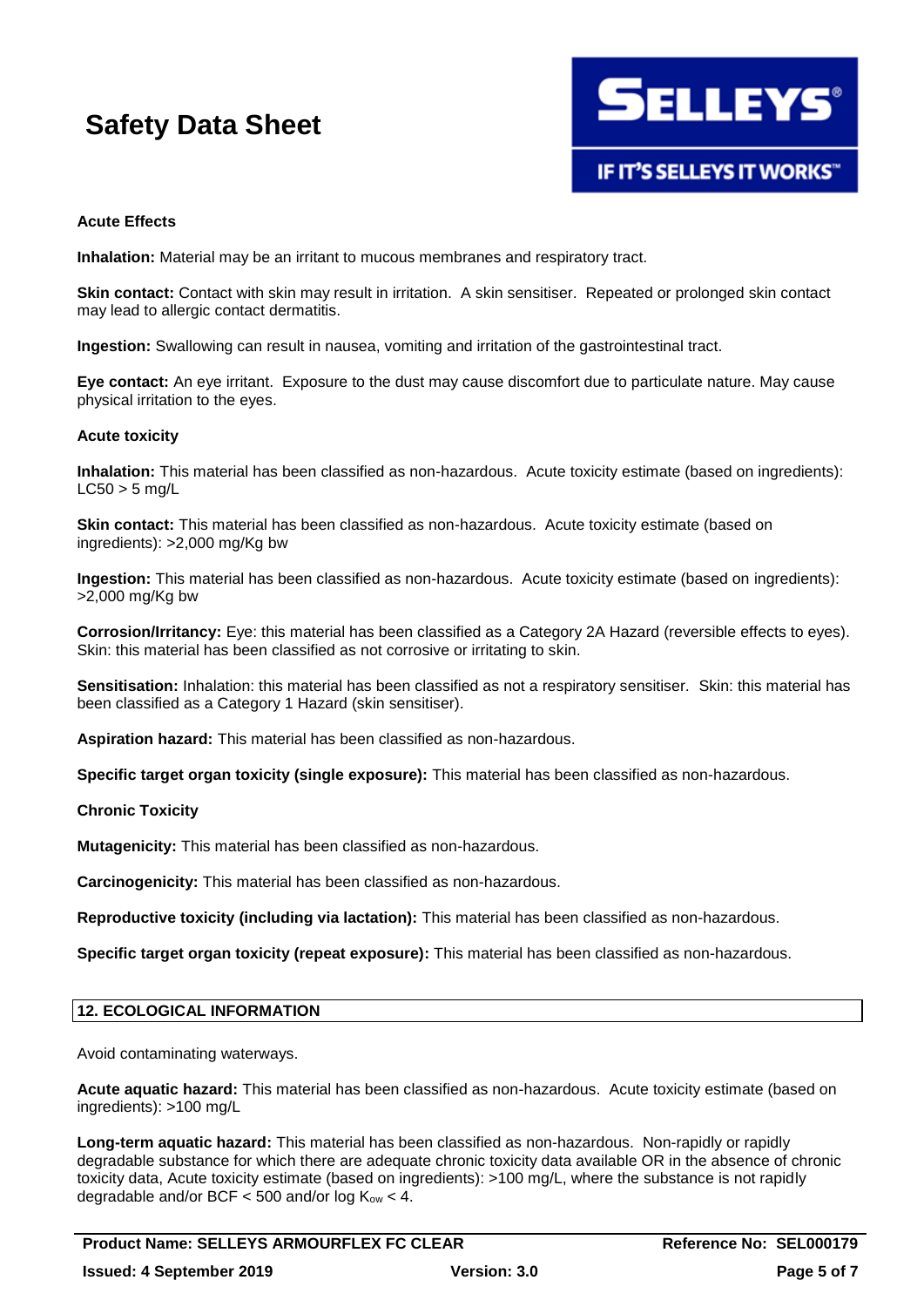

**Ecotoxicity:** No information available.

**Persistence and degradability:** No information available.

**Bioaccumulative potential:** No information available.

**Mobility:** No information available.

### **13. DISPOSAL CONSIDERATIONS**

Persons conducting disposal, recycling or reclamation activities should ensure that appropriate personal protection equipment is used, see "Section 8. Exposure Controls and Personal Protection" of this SDS.

If possible material and its container should be recycled. If material or container cannot be recycled, dispose in accordance with local, regional, national and international Regulations.

# **14. TRANSPORT INFORMATION**

#### **ROAD AND RAIL TRANSPORT**

Not classified as Dangerous Goods by the criteria of the "Australian Code for the Transport of Dangerous Goods by Road & Rail" and the "New Zealand NZS5433: Transport of Dangerous Goods on Land".

#### **MARINE TRANSPORT**

Not classified as Dangerous Goods by the criteria of the International Maritime Dangerous Goods Code (IMDG Code) for transport by sea.

#### **AIR TRANSPORT**

Not classified as Dangerous Goods by the criteria of the International Air Transport Association (IATA) Dangerous Goods Regulations for transport by air.

### **15. REGULATORY INFORMATION**

#### **This material is not subject to the following international agreements:**

Montreal Protocol (Ozone depleting substances) The Stockholm Convention (Persistent Organic Pollutants) The Rotterdam Convention (Prior Informed Consent) Basel Convention (Hazardous Waste) International Convention for the Prevention of Pollution from Ships (MARPOL)

#### **This material/constituent(s) is covered by the following requirements:**

• All components of this product are listed on or exempt from the Australian Inventory of Chemical Substances (AICS).

• All components of this product are listed on or exempt from the New Zealand Inventory of Chemical (NZIoC).

**HSNO Group Standard:** HSR002544 - Construction Products (Subsidiary Hazard) Group Standard

#### **16. OTHER INFORMATION**

Reason for issue: Revised

This Safety Data Sheet has been prepared by Chemical Data Services Pty Ltd (chemdata.com.au) on behalf of its